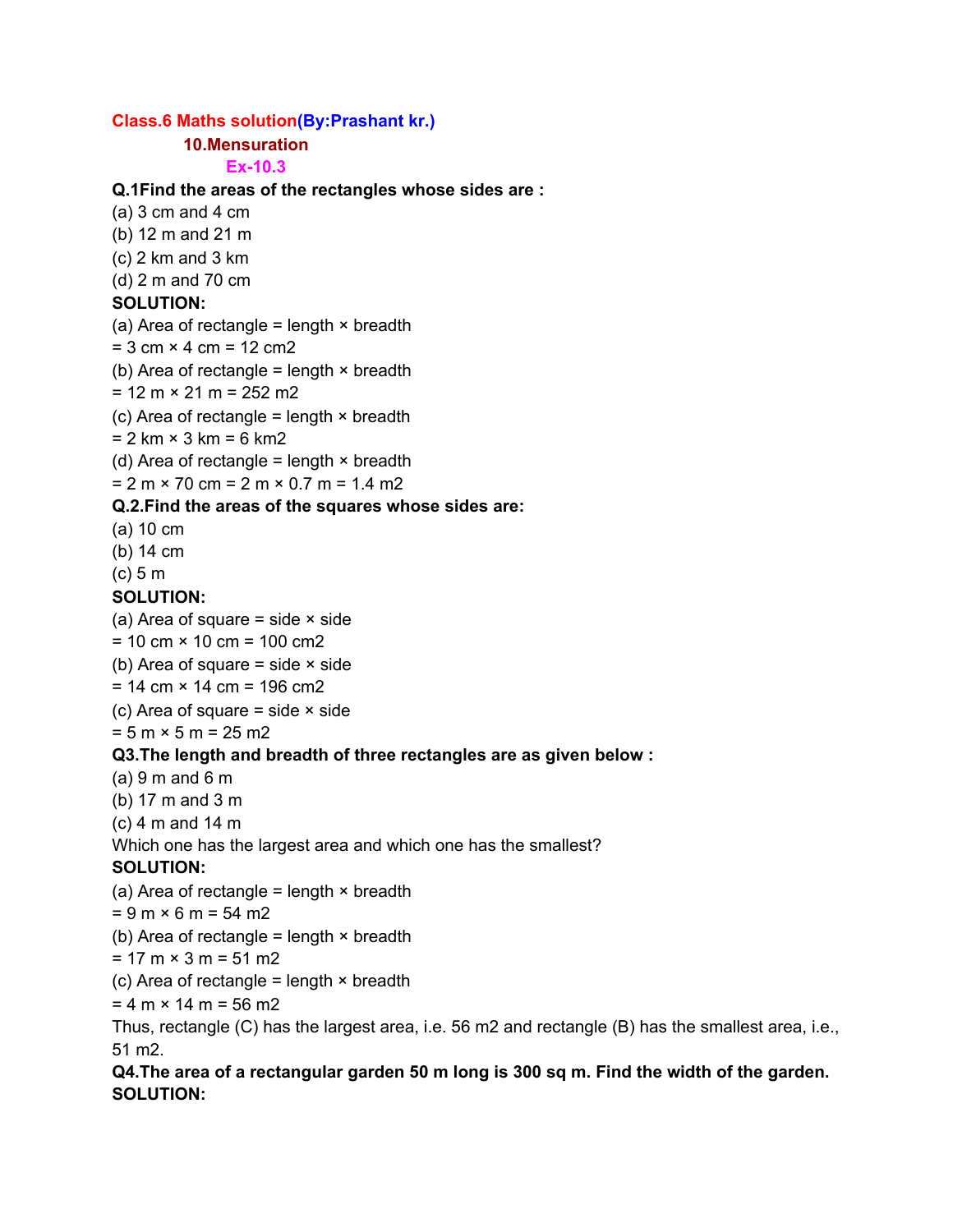Length of rectangle  $= 50$  m Area of rectangle = 300 m2 Breadth=area of rectangle/ length  $= (300/50)$  m = 6m Thus, the breadth of the garden is 6 m. Q5. What is the cost of tiling a rectangular plot of land 500 m long and 200 m wide at the **rate of Rs 8 per hundred sq. m? SOLUTION:** Length of land  $=$  500 m breadth of land  $= 200$  m Area of land = length  $\times$  breadth  $= 500$  m  $\times$  200 m = 1,00,000 sq. m Cost of tiling 100 sq. m of land = Rs 8 ∴ Cost of tiling 1,00,000 sq. m of land =Rs.8x1,00,000 / 100 =Rs.8,000 **Q6.A table-top measures 2 m by 1 m 50 cm. What is its area in square metres? SOLUTION:** Length of table-top  $= 2$  m Breadth of table-top =  $1 \text{ m } 50 \text{ cm} = 1.50 \text{ m}$ ∴ Area of table-top = length × breadth  $= 2 m \times 1.50 m = 3 m2$ **Q7.A room is 4 m long and 3 m 50 cm wide. How many square metres of carpet is needed to cover the floor of the room? SOLUTION:** Length of room  $= 4$  m And breadth of room =  $3 \text{ m } 50 \text{ cm} = 3.50 \text{ m}$ ∴ Area of carpet = length × breadth  $= 4$  m  $\times$  3.50 m = 14 m2 Q8.A floor is 5 m long and 4 m wide. A square carpet of sides 3 m is laid on the floor. **Find the area of the floor that is not carpeted. SOLUTION:** Length of floor  $= 5$  m and breadth of floor  $= 4$  m Area of floor = length  $\times$  breadth = 5 m  $\times$  4 m = 20 m2 Now, side of square carpet = 3 m Area of square carpet = side  $\times$  side = 3 m  $\times$  3 m = 9 m2 ∴ Area of floor that is not carpeted  $= 20$  m2 - 9 m2 = 11 m2 Q9. Five square flower beds each of sides 1 m are dug on a piece of land 5 m long and 4 **m wide. What is the area of the remaining part of the land? SOLUTION:** Side of square flower bed  $= 1 \text{ m}$ Area of square flower bed = side  $\times$  side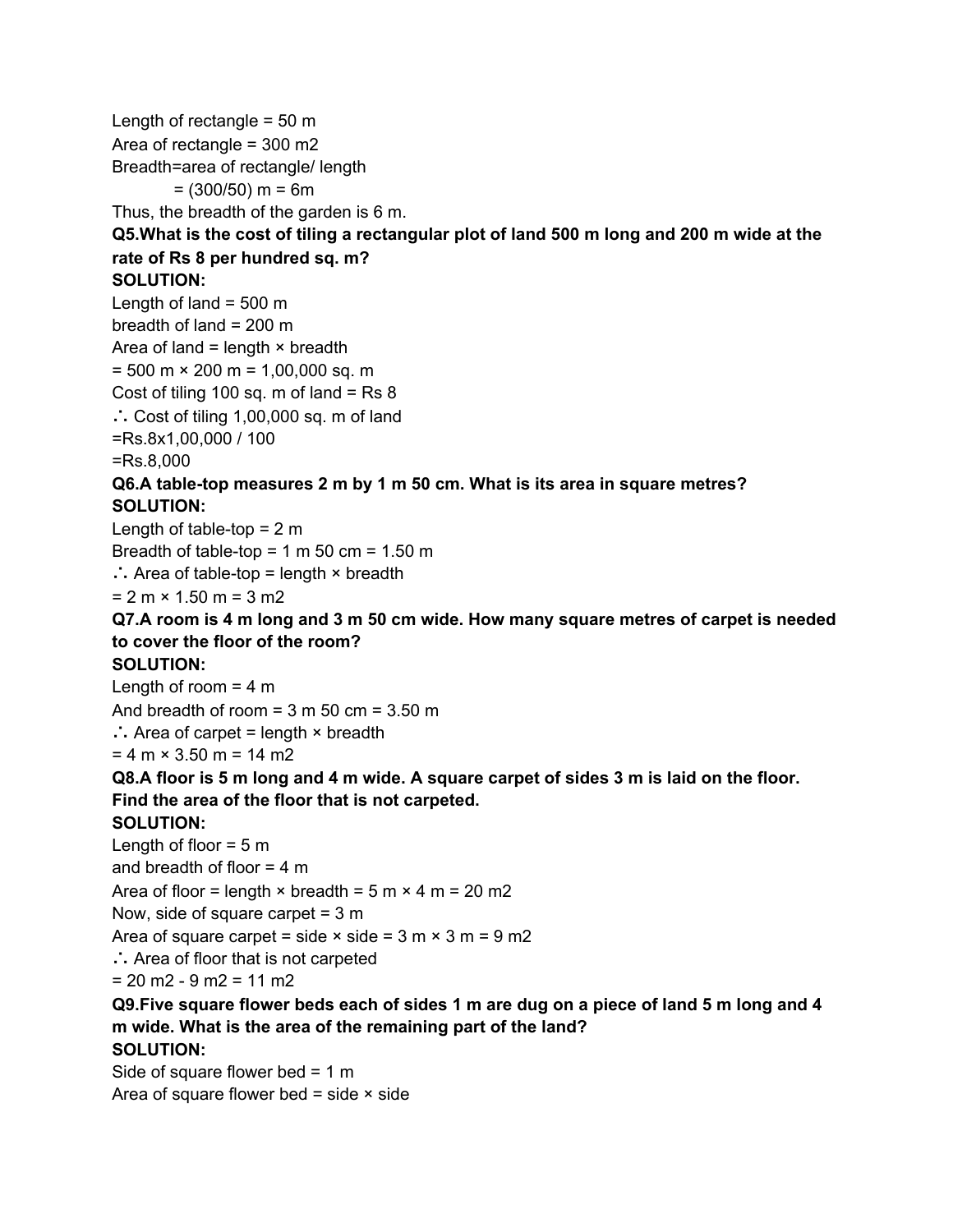$= 1 m \times 1 m = 1 m2$ ∴ Area of 5 square flower beds =  $(1 × 5)$  m2 = 5 m2 Now, length of land  $= 5$  m And breadth of land  $= 4$  m Area of land = length  $\times$  breadth = 5 m  $\times$  4 m = 20 m2 ∴ Area of remaining part = Area of land - Area of 5 flower beds

 $= 20$  m2 - 5 m2 = 15 m2

**Q10.By splitting the following figures into rectangles, find their areas (The measures are given in centimetres).**



### **SOLUTION:**

(a) We have,



Area of square HKLM =  $(3 \times 3)$  cm2 = 9 cm2 Area of rectangle IJGH =  $(1 \times 2)$  cm2 = 2 cm2 Area of square FEDG =  $(3 \times 3)$  cm2 = 9 cm2 Area of rectangle ABCD =  $(2 \times 4)$  cm2 = 8 cm2 ∴ Total area of the figure  $=(9 + 2 + 9 + 8)$  cm2 = 28 cm2 (b) We have,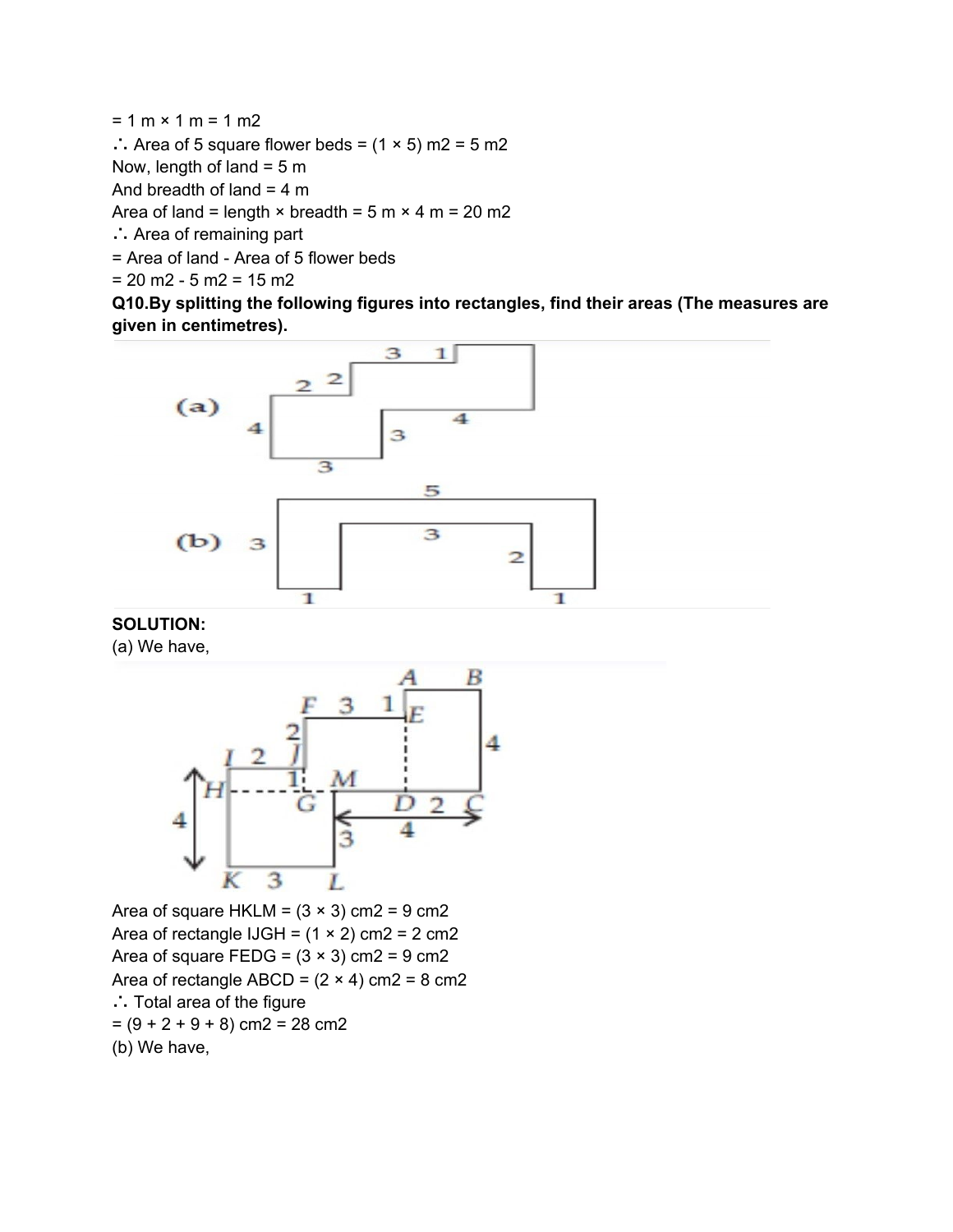

Area of rectangle ABCD =  $(3 \times 1)$  cm2 = 3 cm2 Area of rectangle BJEF =  $(3 \times 1)$  cm2 = 3 cm2 Area of rectangle FGHI =  $(3 \times 1)$  cm2 = 3 cm2 ∴ Total area of the figure =  $(3 + 3 + 3)$  cm2 = 9 cm2

**Q11.Split the following shapes into rectangles and find their areas. (The measures are given in centimetres).**



### **SOLUTION:** (a) We have,



Area of rectangle ABCD =  $(2 \times 10)$  cm2 = 20 cm2